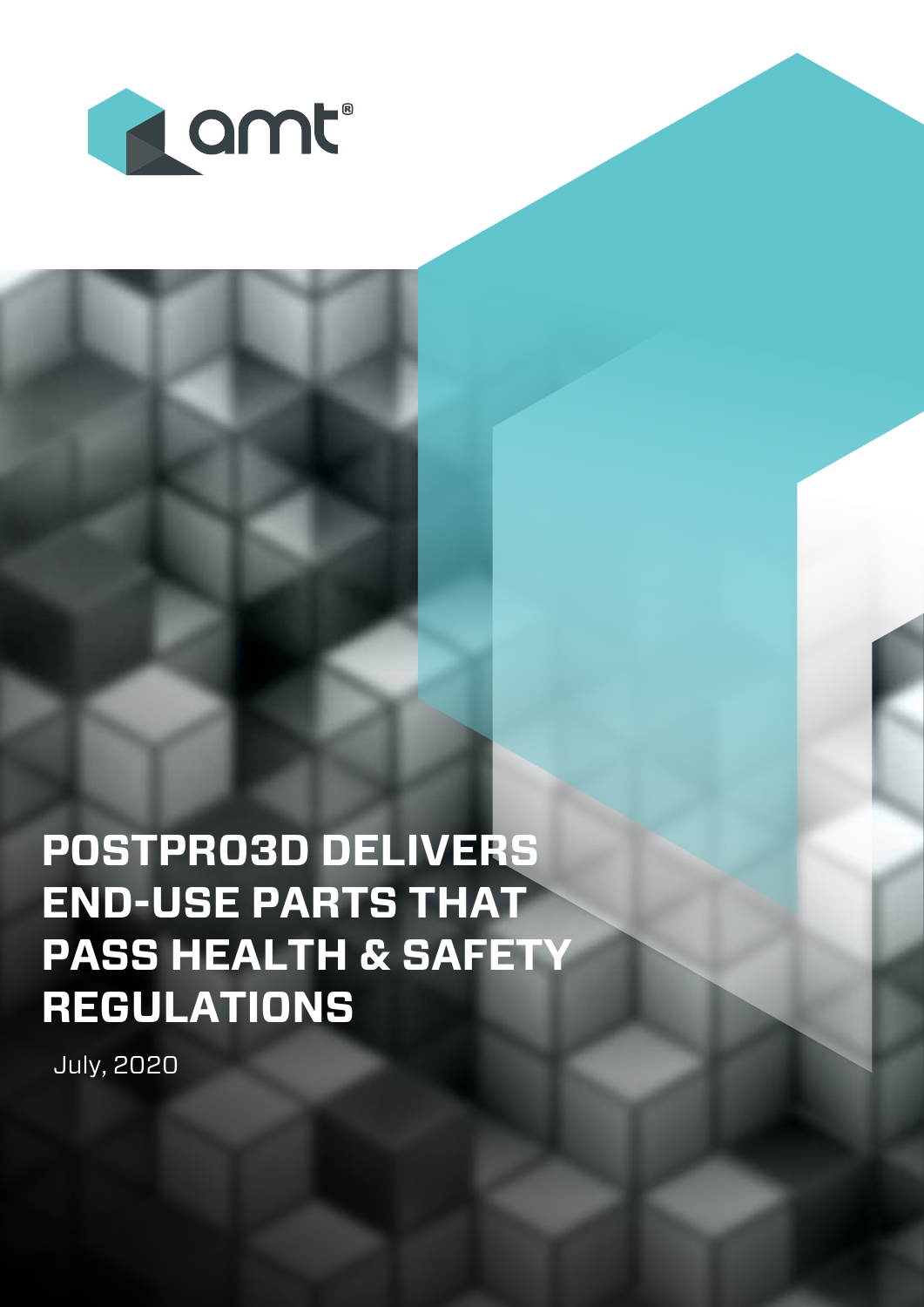

Any parts 3D printed for medical, cosmetic, food, packaging, or similar industries, must conform with local regulations before being used in final applications. AMT has performed a series of tests to ensure the safety of parts post-processed on our equipment are compliant.

| <b>TEST</b>                                               | <b>RESULTS</b> | <b>DETAILS</b>                                                                                                                                       | NORMATIVE REFERENCE                                                                                                                                                     |
|-----------------------------------------------------------|----------------|------------------------------------------------------------------------------------------------------------------------------------------------------|-------------------------------------------------------------------------------------------------------------------------------------------------------------------------|
| <b>Food Contact Test</b>                                  | PASS           | SLS printed PA-12 parts chemically<br>vapor smoothed with PostPro3D does<br>not affect the consumer health nor<br>influence the quality of food.     | According to regulation<br>(EC) 10/2011 Annex V,<br>chapter 3, table 3, OM 3, 2<br>hours at 70 degree C.<br>DS/EN1186-01:2002<br>DS/EN1186-03:2002<br>DS/EN1186-14:2002 |
| <b>Skin Irritation Test</b>                               | <b>PASS</b>    | SLS printed PA-12 parts chemically<br>vapor smoothed with PostPro3D did<br>not cause a skin irritating effect.                                       | ISO 10993-10 (2013);<br>ISO 10993-1 (2018);<br>OECD TG 439                                                                                                              |
| Cytotoxicity Test                                         | PASS           | MJF printed PA-12 parts chemically<br>vapor smoothed with PostPro3D did<br>not cause a cytotoxic effect.                                             | ISO 10993-5 (2009);<br>ISO 10993-1 (2010);<br>ISO 10993-12 (2012)                                                                                                       |
| Microbiological<br><b>Test on MRSA</b><br><b>Bacteria</b> | PASS           | MJF printed PA-12 parts chemically vapor<br>smoothed with PostPro3D show a<br>reduction of bacterial growth quantified<br>as 99.88% against MRSA.    | MOD ISO 22196: 2011                                                                                                                                                     |
| Microbiological<br>Test on F. coli<br><b>Bacteria</b>     | PASS           | MJF printed PA-12 parts chemically<br>vapor smoothed with PostPro3D show<br>a reduction of bacterial growth<br>quantified as 99.78% against E. coli. | MOD ISO 22196: 2011                                                                                                                                                     |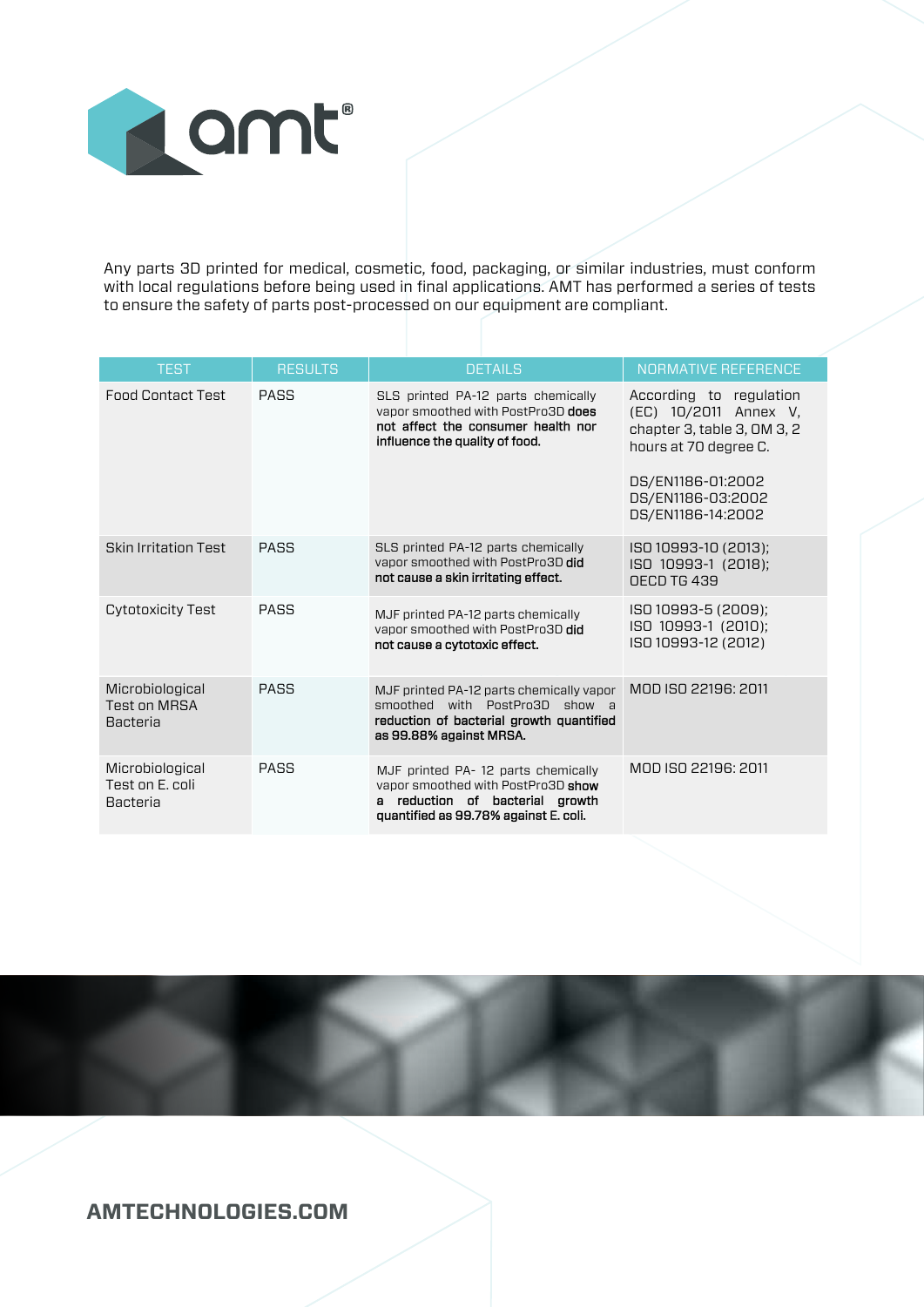

# **FOOD CONTACT TESTING**

ensuring that what we eat is safe does not stop at testing the food itself. everything that comes in contact with food as it is produced, packaged, transported, stored, prepared, and consumed also needs to be safe. According to Regulation (ec) 1935/2004, under normal or predictable conditions of use, materials may not release substances into foods in quantities which may present a danger to human health cause unacceptable change in food composition, and cause a deterioration in food's organoleptic (odor and test) properties.

food contact tests were carried out at a nationally recognized european laboratory with the following test methods and conditions:

- Ds/eN1186-01:2002, Guide to selection of conditions and test methods for overall migration
- Ds/eN1186-03:2002, Test methods for overall migration into aqueous food simulants by total immersion
- Ds/eN1186-14:2002, Test methods for 'substitute tests' for overall migration from plastics intended to come into contact with fatty foodstuffs using test media isooctane and 95% ethanol.

The results show that no substances migrate from the PostPro3D vapor smoothed part to the food contact material, and therefore have passed the food contact tests.

| <b>TEST</b>                                 | REP. A | REP. B | REP.C | <b>AVERAGE</b> | <b>CONCLUSION</b> |
|---------------------------------------------|--------|--------|-------|----------------|-------------------|
| 10% v/v ethanol<br>(mg/dm <sup>2</sup> )    | 2,1    | 2,5    | 2,4   | 2,3            | PASS              |
| 3% v/v acetic acid<br>(mg/dm <sup>2</sup> ) | 1,6    | 1,9    | 1,6   | 1,7            | PASS              |
| 95% v/v ethanol<br>(mg/dm <sup>2</sup> )    | 4,3    | 5,1    | 4,4   | 4,6            | PASS              |
| Isooctane<br>$(mg/dm^2)$                    | 2,5    | 2,5    | 2,5   | 2,5            | PASS              |

#### **TEST RESULTS:**

*Ratio Surface to Volume: 10 dm2/l*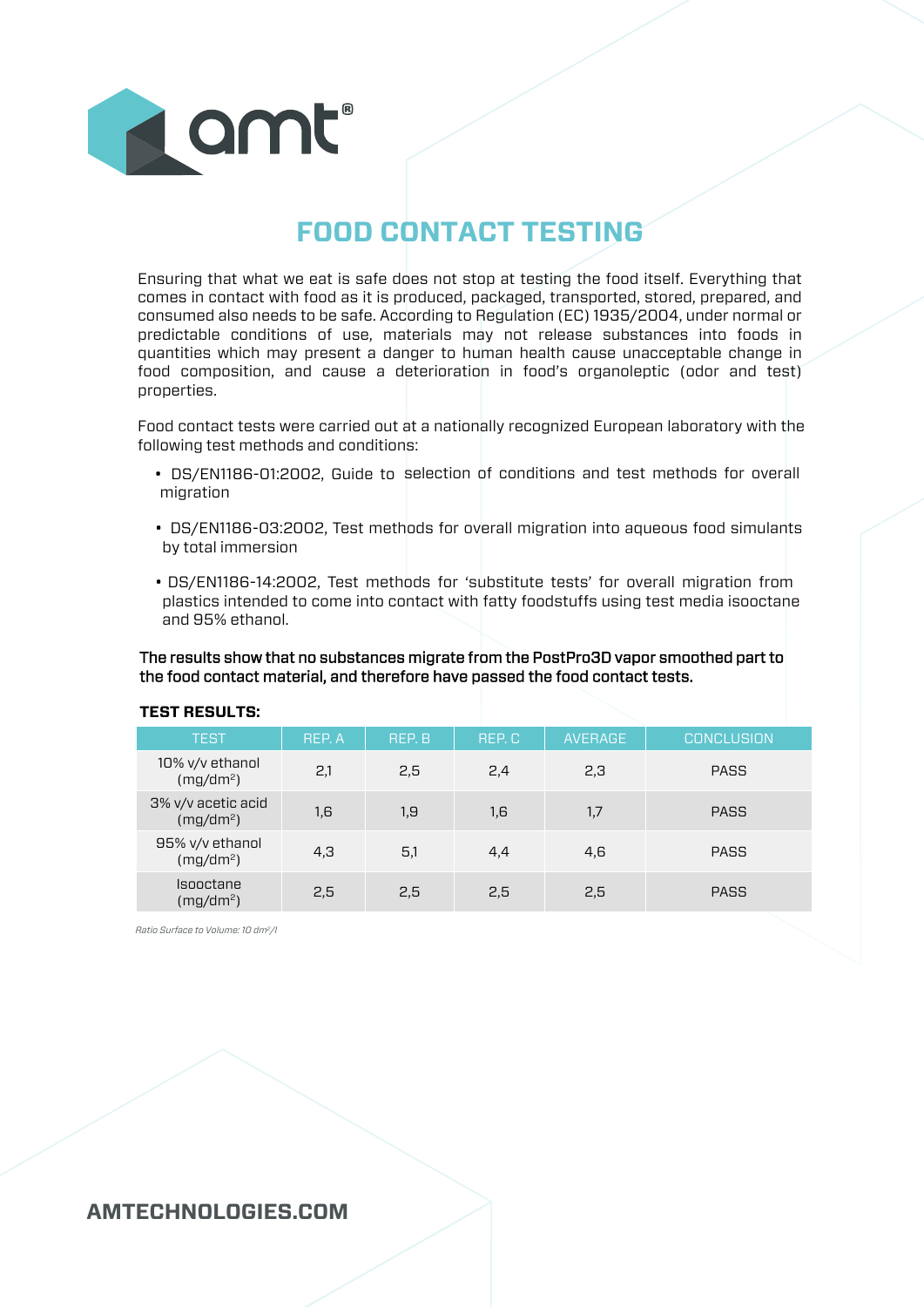

# **SKIN IRRITATION TESTING**

skin irritation testing is one of the biological evaluation and screening test that uses cells in vitro to evaluate the potential skin irritating effect of 3D printed samples that were chemically vapor smoothed with PostPro3D.

Skin Irritation tests were carried out at a nationally recognized European laboratory with Normative References: ISO 10993-10 (2013); ISO 10993-1 (2018); OECD TG 439

The results show that in the presence of Triton X 100 on the skin culture insets, 1.8% of the cell vitality compared to the negative control was reached. The value is within the valid range of 15% cell vitality or less compared to the negative control. Materials are considered as skin irritating if it reduces the cell vitality of the skin samples to less than 50% compared to negative control samples.

### This was not the case in this experiment. The test material that had been chemically vapor smoothed with PostPro3D did not show a skin irritating effect.



| <b>RESULT DATA</b>             | $n=2$<br>PBS data not shown in graphic. |            |                  |  |
|--------------------------------|-----------------------------------------|------------|------------------|--|
| (REL. CELL<br><b>VITALITY)</b> | Triton 100                              | <b>PBS</b> | Test<br>material |  |
| Mean                           | 1,76%                                   | 100%       | 95,98%           |  |
| Standarddev.                   | 0.65%                                   | 13.54%     | 4.44%            |  |
|                                |                                         |            |                  |  |



| <b>LDH-RELEASE</b><br>(mU/skin | $n=2$<br>Triton X 100 data not shown in<br>graphic. |            |                         |  |
|--------------------------------|-----------------------------------------------------|------------|-------------------------|--|
| sample)                        | Triton X100                                         | <b>PBS</b> | <b>Test</b><br>material |  |
| Mean                           | 2228.48                                             | 7,92       | 10,68                   |  |
| Standarddev.                   | 305.14                                              | 4.56       | 2.12                    |  |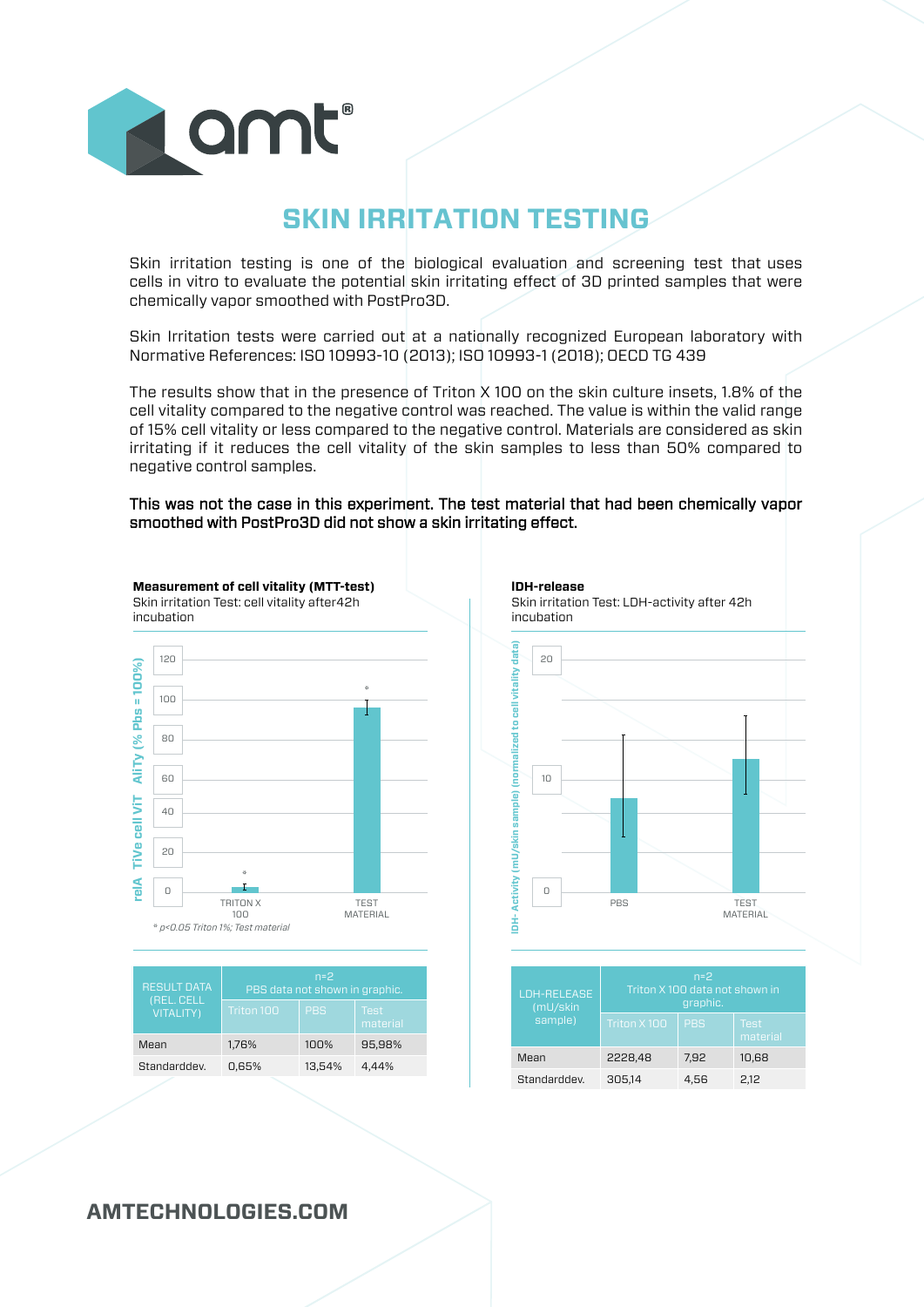

# **CYTOTOXICITY TESTING**

The cytotoxicity test is another important biological evaluations and screening tests that use tissue cells in vitro to observe the cell growth, reproduction, and morphological effects by medical devices. cytotoxicity is an important indicator of toxicity evaluation of medical devices as it is simple, fast and has a high sensitivity.

cytotoxicity tests were carried out at a nationally recognized european laboratory to Normative References: iso 10993-5 (2009); iso 10993-1 (2010); iso 10993-12 (2012).

The results show that in the presence of Triton X 100 in the cell culture medium, 6.0% of the protein content compared to the negative control was reached. This value is within the valid range of 15% protein content or less compared to the negative control. Materials are considered cytotoxic, if the material extract leads to a protein content of the test cells of less than 70% compared to the negative control.



This was not the case in this test. The material extract therefore does not show a cytotoxic effect.

## **MICROBIOLOGICAL TESTING**

Microbiological tests are designed for: detection, enumeration of indicator organisms, or detection of environmental pathogens used, to obtain quantitative verification of the effectiveness of sanitation procedures. Due to the layered nature 'stair step effect' of 3D printing, the printed articles result in rough, powdery and porous surfaces. This causes the accumulation and growth of bacteria, fungi and increases the risk of the loose polymer particles attacking the respiratory system. AMT's vapor smoothing process with PostPro3D eliminates porosity, loose particles, and surface roughness by redistributing the surface material.

The effect of the smoothing process was evaluated in terms of bacterial activity and a microbiological analysis for the comparison between un-processed and processed Polyamide-12 3D printed parts carried out by an external laboratory using test based on MOD ISO 22196: 2011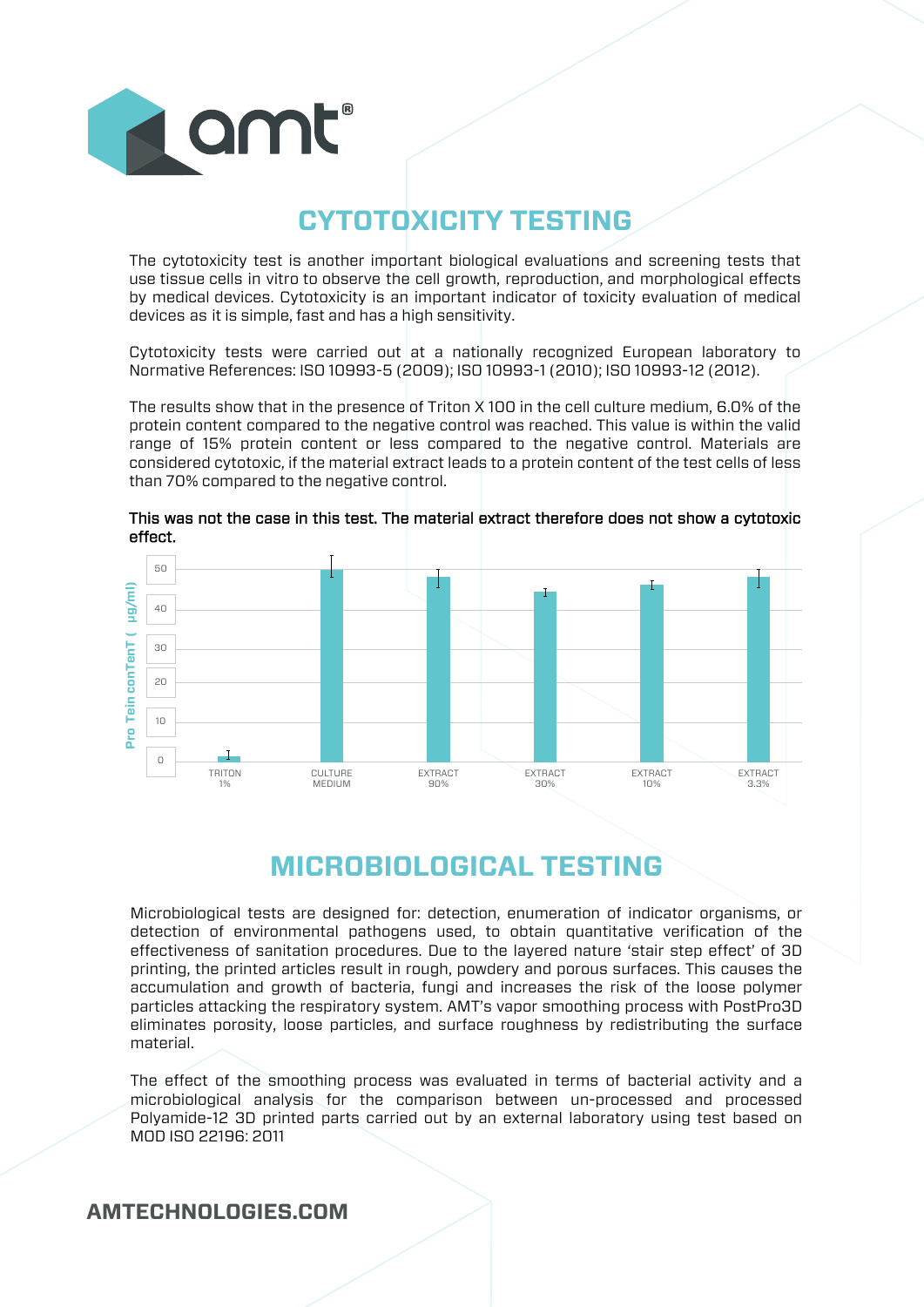

Six raw 3D printed PA-12 parts and six post-processed PA-12 parts with PostPro3D were tested microbiologically against Gram-positive and Gram-negative bacteria (MRSA and E. coli respectively).

The analysis has shown that the processed parts have passed the antimicrobial test showing a reduction of bacterial growth quantified as 99.88% against MRsA and 99.78% against E. coli while the un-processed parts have failed the test showing a limited reduction of MRSA and a significant growth of  $E$ . coli over time.

### The results prove that PostPro3D effectively reduces the bacterial attachment and growth on the processed surfaces of PA-12 3D printed parts.

|                                          |                      | <b>CONTACT TIME*</b> |                      | <b>REDUCTION AGAINST</b><br><b>INITIAL</b> |               |             |
|------------------------------------------|----------------------|----------------------|----------------------|--------------------------------------------|---------------|-------------|
| Sample                                   | <b>Test Bacteria</b> | 0 Hrs                | 24 Hrs               | Log <sub>10</sub>                          | %             |             |
| Unprocessed<br>Polyamide part            | <b>MRSA</b>          | $8.15 \times 10^{4}$ | $9.60 \times 10^{3}$ | 0.93                                       | 88.23%        | <b>FAIL</b> |
|                                          | E. coli              | $9.08 \times 10^{4}$ | $7.71 \times 10^{5}$ | <b>GROWTH</b>                              | <b>GROWTH</b> |             |
| Postpro3D<br>processed<br>Polyamide part | MRSA                 | $8.15 \times 10^{4}$ | $\leq 100$           | >2.91                                      | $>99.88\%$    |             |
|                                          | E. coli              | $9.08 \times 10^{4}$ | $2.00 \times 10^{2}$ | 2.66                                       | 99.78%        | PASS        |

*\*Numbers represent Colony Forming Units at representative contact times.*

# **CONCLUSION**

Biocompatibility testing is filled with potential pitfalls in areas such as cytotoxicity, bacteria growth, and irritation. To ensure that AMT's customers can use our technology for medical, food-contact, cosmetics, or whatever the application may be, we have followed strict testing protocols to ensure that parts that have undergone chemical vapor smoothing in PostPro3D are safe and compliant in accordance with the regulations noted above.